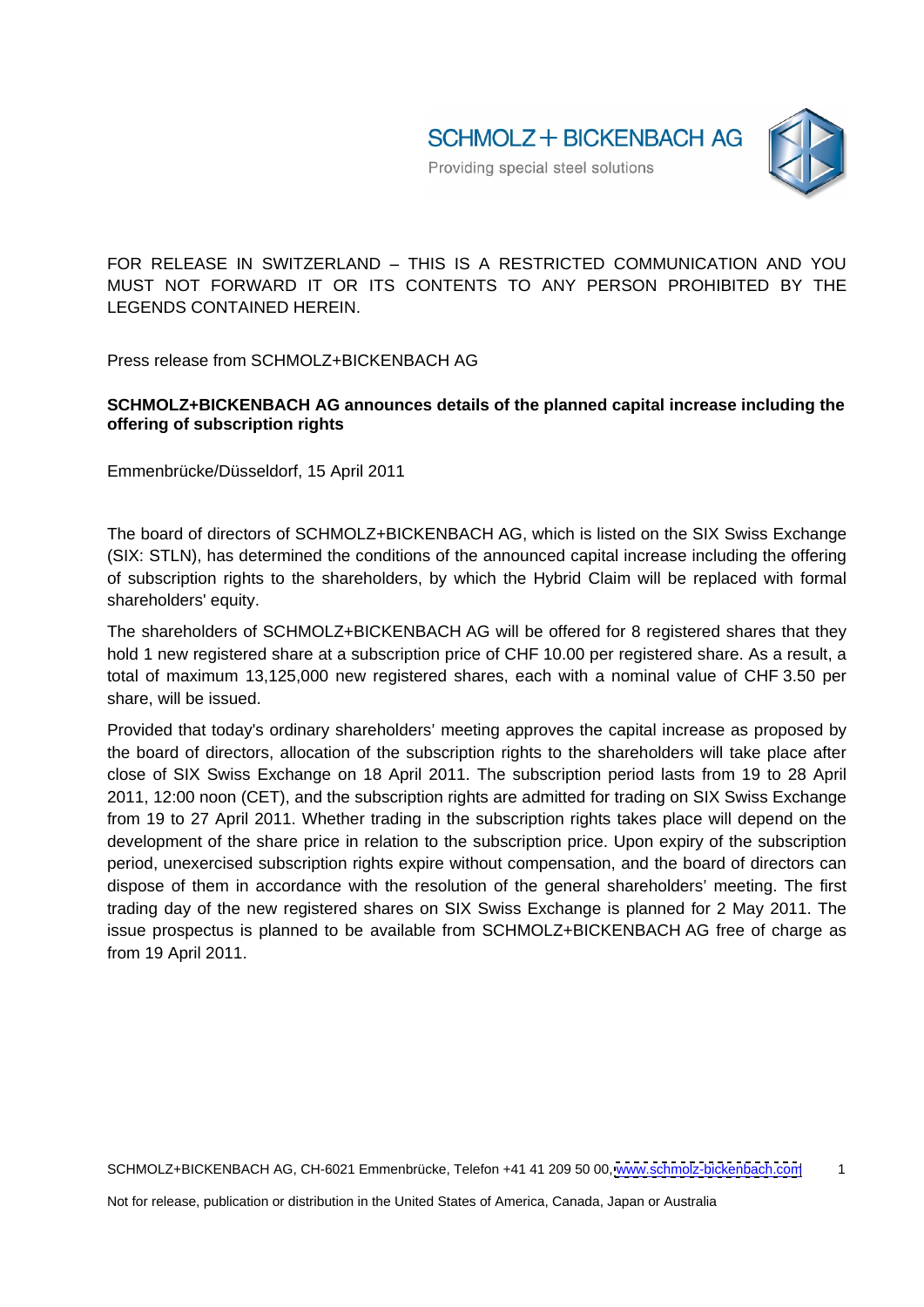

## **Indicative time schedule for the capital increase**

| <b>Date</b>   | <b>LEvent</b>                                                           |
|---------------|-------------------------------------------------------------------------|
| 15 April 2011 | Ordinary shareholders' meeting                                          |
| 18 April 2011 | Last trading day of the registered shares with subscription rights      |
| 19 April 2011 | Subscription rights exercise period starts                              |
|               | Trading of the subscription rights on SIX Swiss Exchange starts         |
| 27 April 2011 | Trading of the subscription rights on SIX Swiss Exchange ends           |
| 28 April 2011 | Subscription rights exercise period ends at 12:00 noon CET              |
| 2 May 2011    | First day of trading of the new registered shares on SIX Swiss Exchange |
| 3 May 2011    | Delivery and payment of the new registered shares                       |

Contact persons for further information are:

Benedikt Niemeyer, CEO, phone +41 41 209 50 40 Dr. Marcel Imhof, COO, phone +41 41 209 51 81

Investor Relations Axel Euchner, CFO, phone +41 41 209 50 35